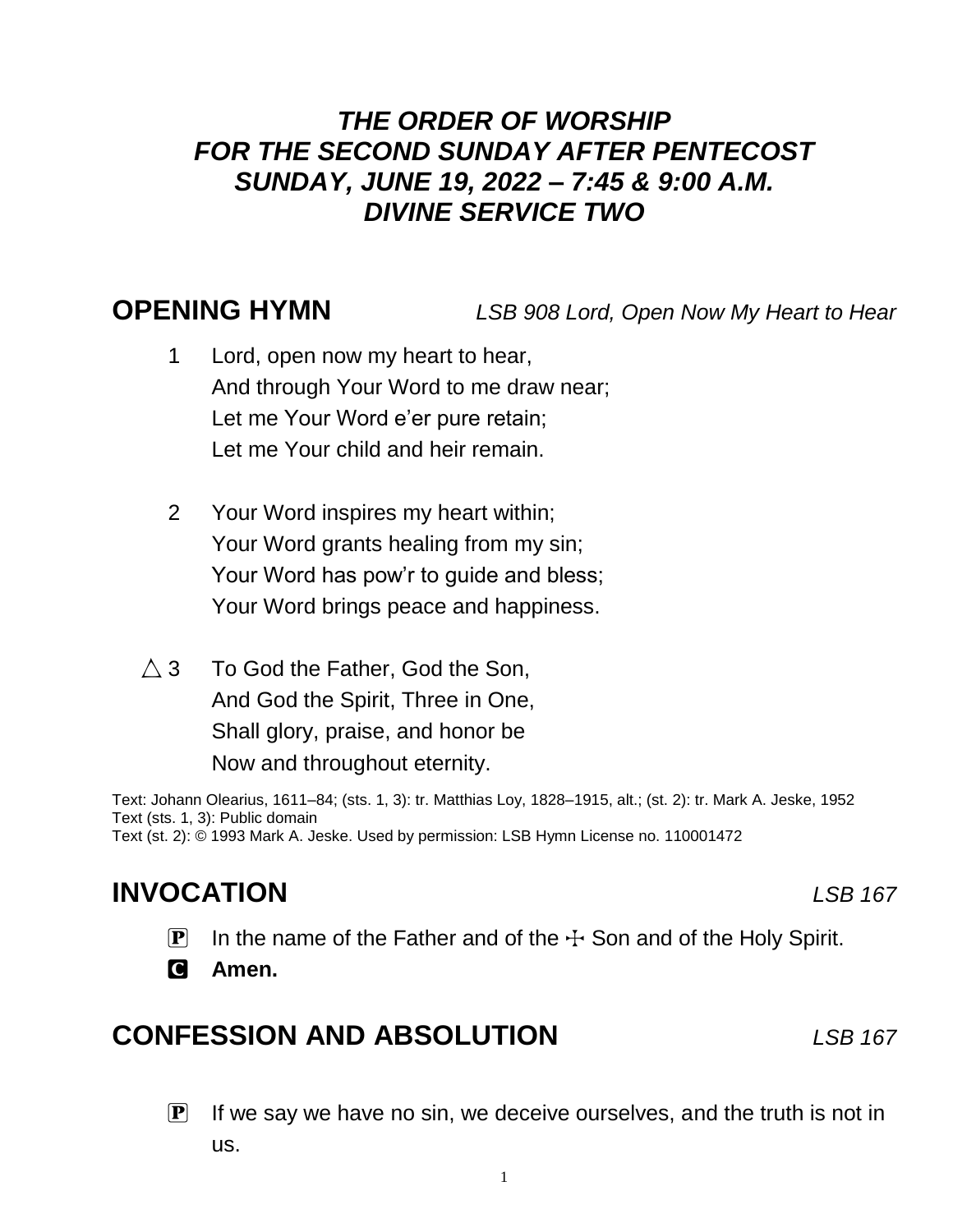C **But if we confess our sins, God, who is faithful and just, will forgive our sins and cleanse us from all unrighteousness.**

- $\mathbf{P}$  Let us then confess our sins to God our Father.
- C **Most merciful God, we confess that we are by nature sinful and unclean. We have sinned against You in thought, word, and deed, by what we have done and by what we have left undone. We have not loved You with our whole heart; we have not loved our neighbors as ourselves. We justly deserve Your present and eternal punishment. For the sake of Your Son, Jesus Christ, have mercy on us. Forgive us, renew us, and lead us, so that we may delight in Your will and walk in Your ways to the glory of Your holy name. Amen.**
- **P** Almighty God in His mercy has given His Son to die for you and for His sake forgives you all your sins. As a called and ordained servant of Christ, and by His authority, I announce the grace of God to all of you that your sins are forgiven in the name of the Father and of the  $\pm$  Son and of the Holy Spirit.

C **Amen.**

## **SHARING GOD'S PEACE**

# **+ SERVICE OF THE WORD +**

**INTROIT** *Psalm 71:20–24; antiphon: v. 3*

Be to me a rock of refuge, to which I may contin- | ually come;\*

you have given the command to save me, for you are my rock and my | fortress.

You who have made me see many troubles and calamities will revive | me again;\*

from the depths of the earth you will bring me | up again. You will increase my | greatness\*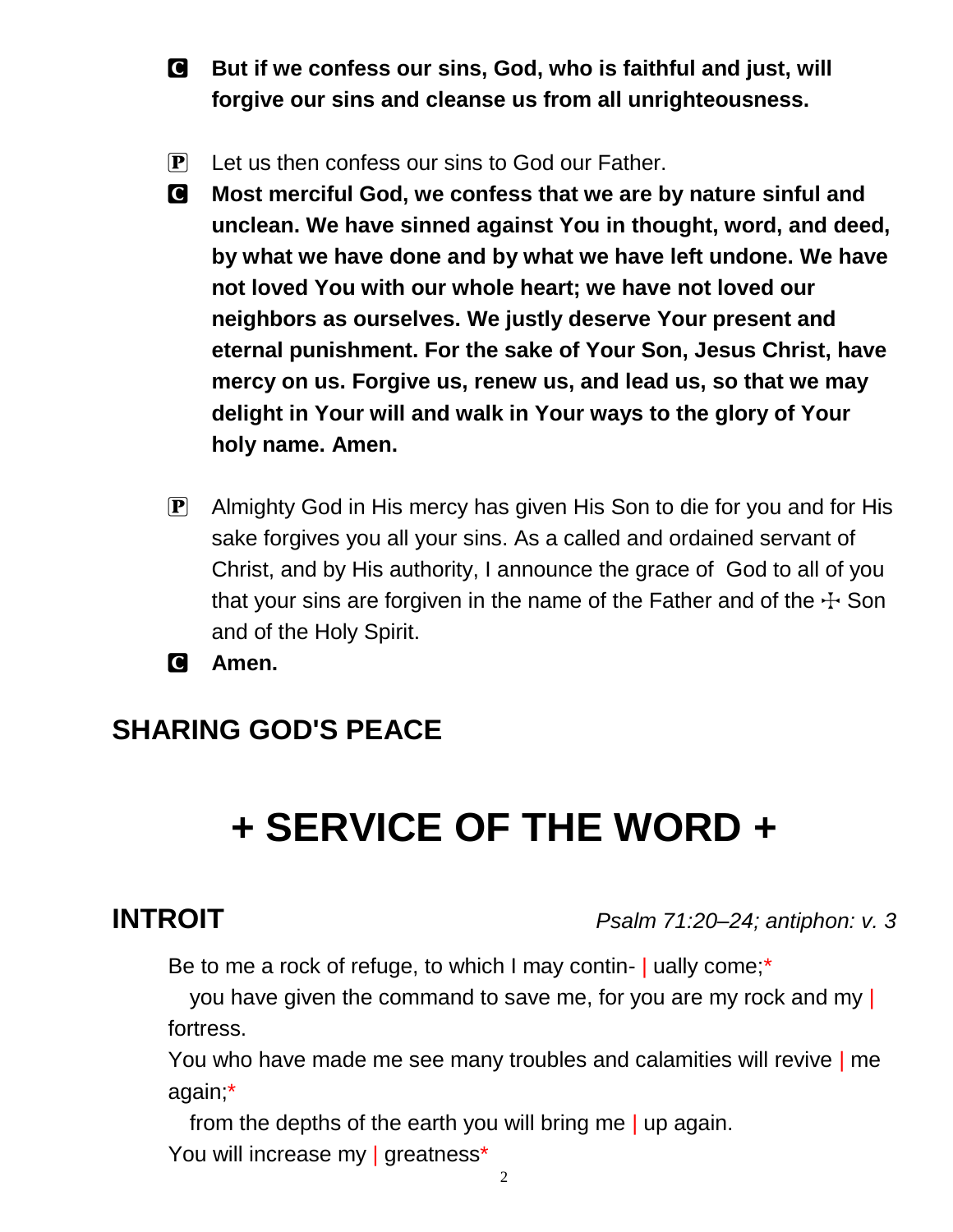and comfort | me again.

I will also praise you with the harp for your faithfulness, | O my God;\*

I will sing praises to you with the lyre, O Holy One of | Israel.

My lips will shout for joy, when I sing prais- les to you;<sup>\*</sup>

my soul also, which you | have redeemed.

And my tongue will talk of your righteous help all I the day long,\*

for they have been put to shame and disappointed who sought to | do me hurt.

### **Glory be to the Father and | to the Son**\*

### **and to the Holy | Spirit;**

**as it was in the be- | ginning,**\*

### **is now, and will be forever. | Amen.**

Be to me a rock of refuge, to which I may contin- ually come;<sup>\*</sup>

you have given the command to save me, for you are my rock and my | fortress.

# **KYRIE** *LSB 168*

- $\mathbf{P}$  In peace let us pray to the Lord.
- C **Lord, have mercy.**
- $\left| \mathbf{P} \right|$  For the peace from above and for our salvation let us pray to the Lord.
- C **Lord, have mercy.**
- $\mathbf{P}$  For the peace of the whole world, for the well-being of the Church of God, and for the unity of all let us pray to the Lord.
- C **Lord, have mercy.**
- $\mathbf{P}$  For this holy house and for all who offer here their worship and praise let us pray to the Lord.
- C **Lord, have mercy.**
- $\mathbf{P}$  Help, save, comfort, and defend us, gracious Lord.
- C **Amen.**

# **GLORIA IN EXCELSIS** *LSB 170*

- $\mathbf{P}$  Glory to God in the highest, and peace to His people on earth.
- C **Lord God, heavenly king, almighty God and Father:**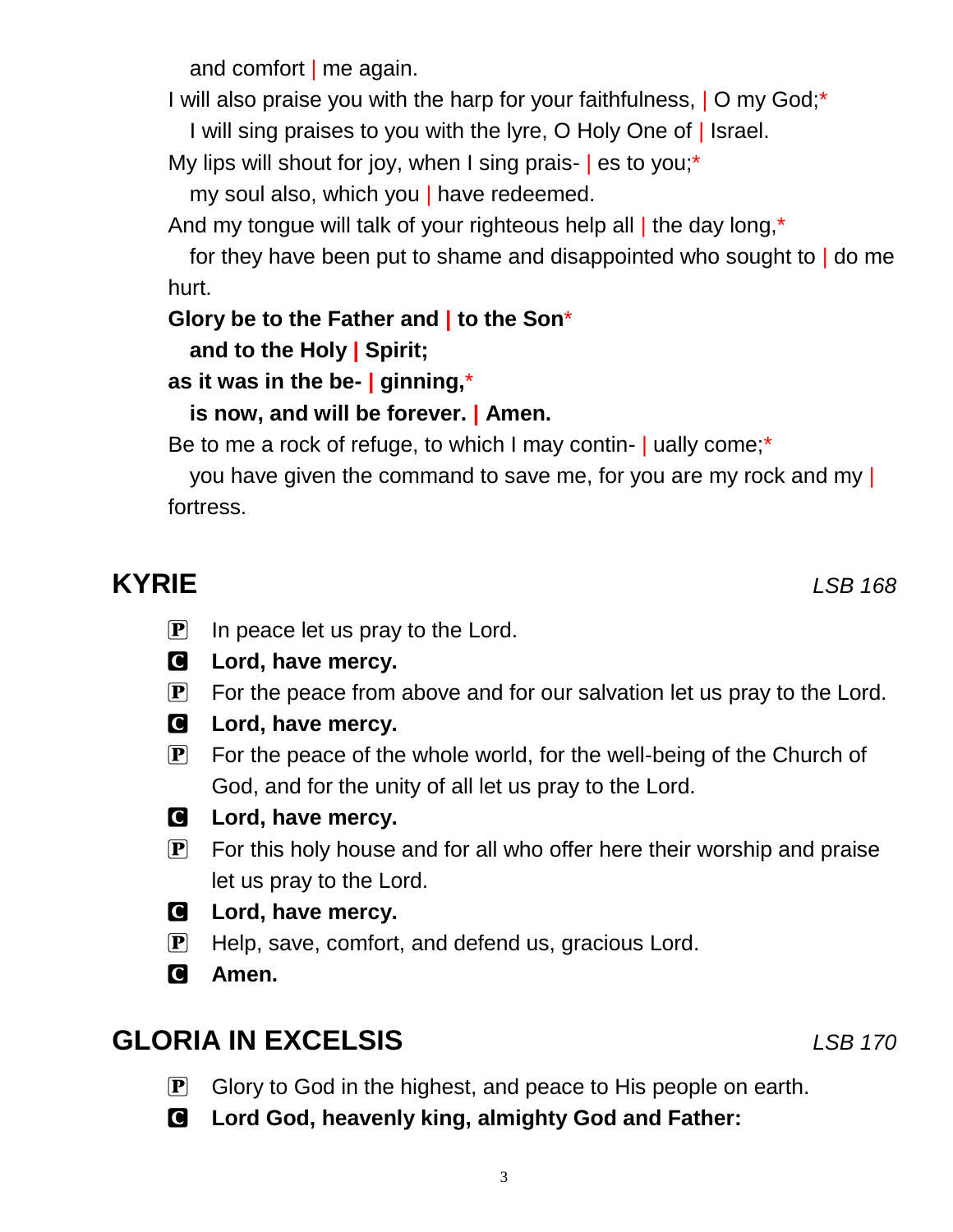**We worship You, we give You thanks, we praise You for Your glory.**

**Lord Jesus Christ, only Son of the Father, Lord God, Lamb of God:**

**You take away the sin of the world; have mercy on us.**

**You are seated at the right hand of the Father; receive our prayer. For You alone are the Holy One, You alone are the Lord, You alone are the Most High, Jesus Christ, with the Holy Spirit, in the glory of God the Father. Amen.**

# **SALUTATION AND COLLECT OF THE DAY**

 $\left| \mathbf{P} \right|$  The Lord be with you.

C **And also with you.**

 $\mathbf{P}$  Let us pray.

O God, You have prepared for those who love You such good things as surpass our understanding. Cast out all sins and evil desires from us, and pour into our hearts Your Holy Spirit to guide us into all blessedness; through Jesus Christ, Your Son, our Lord, who lives and reigns with You and the Holy Spirit, one God, now and forever.

C **Amen.**

# **OLD TESTAMENT READING** *Isaiah 65:1–9*

L The Old Testament Reading for today is taken from the book of Isaiah, the sixty-fifth chapter.

I was ready to be sought by those who did not ask for me; I was ready to be found by those who did not seek me. I said, "Here am I, here am I," to a nation that was not called by my name. I spread out my hands all the day to a rebellious people, who walk in a way that is not good, following their own devices;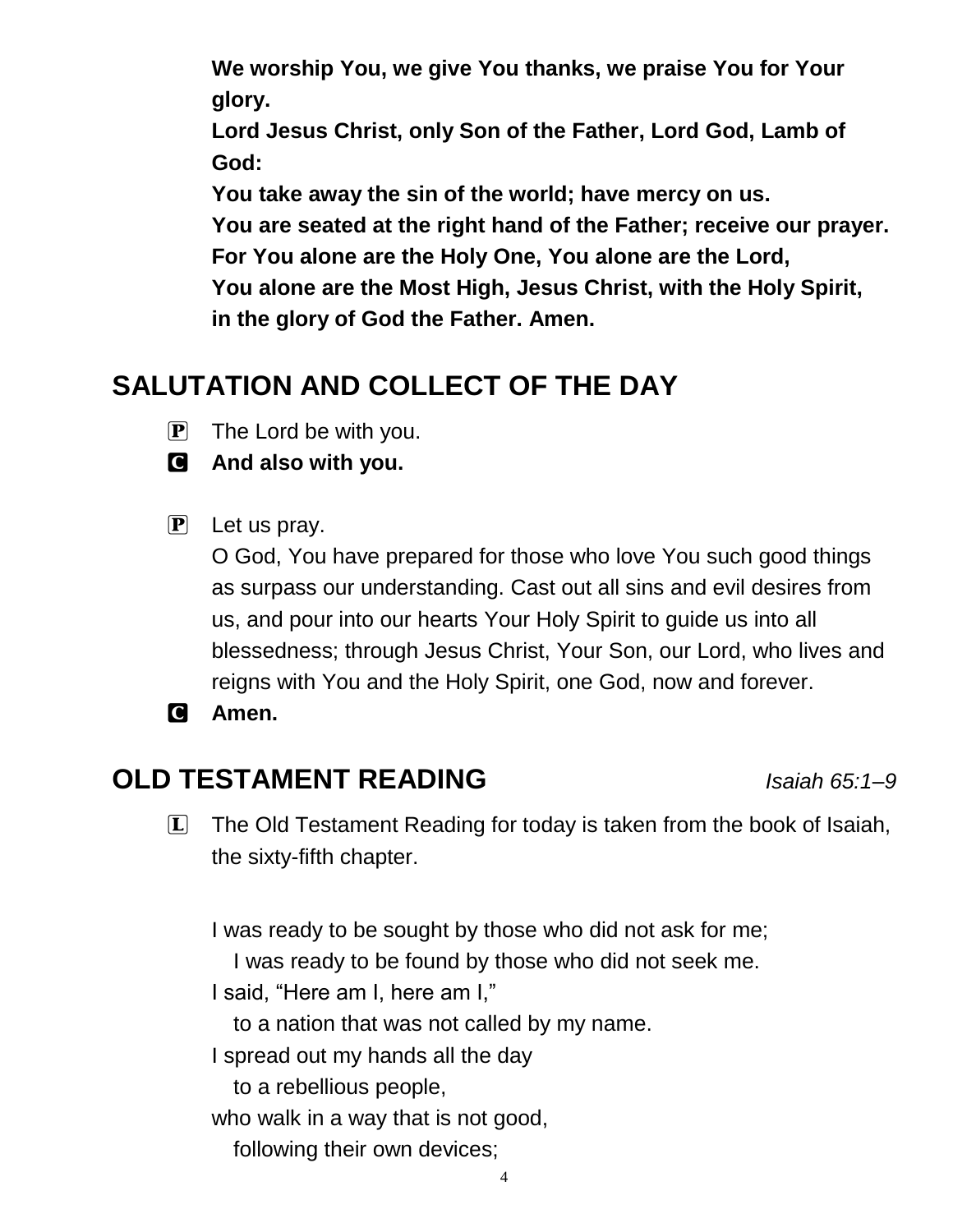a people who provoke me

to my face continually,

sacrificing in gardens

and making offerings on bricks;

who sit in tombs,

and spend the night in secret places;

who eat pig's flesh,

and broth of tainted meat is in their vessels;

who say, "Keep to yourself,

do not come near me, for I am too holy for you."

These are a smoke in my nostrils,

a fire that burns all the day.

Behold, it is written before me:

"I will not keep silent, but I will repay;

I will indeed repay into their bosom

both your iniquities and your fathers' iniquities together, says the LORD;

because they made offerings on the mountains

and insulted me on the hills,

I will measure into their bosom

payment for their former deeds."

Thus says the LORD:

"As the new wine is found in the cluster,

and they say, 'Do not destroy it,

for there is a blessing in it,'

so I will do for my servants' sake,

and not destroy them all.

I will bring forth offspring from Jacob,

and from Judah possessors of my mountains;

my chosen shall possess it,

and my servants shall dwell there."

 $\Box$  This is the Word of the Lord.

C **Thanks be to God.**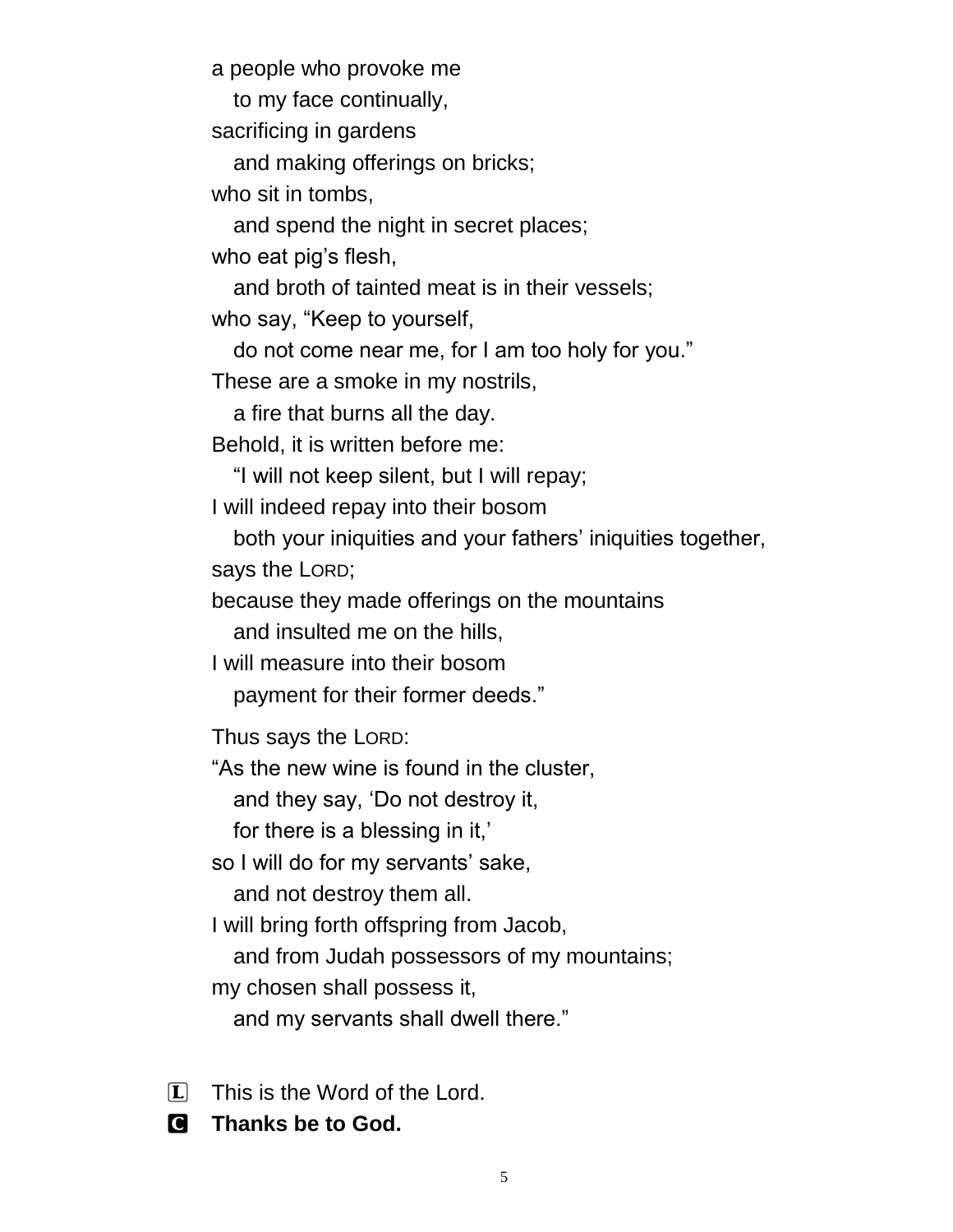### **NEW TESTAMENT READING** *Galatians 3:23—4:7*

 $[L]$  The New Testament Reading for today is taken from the book of Galatians, the third chapter.

Now before faith came, we were held captive under the law, imprisoned until the coming faith would be revealed. So then, the law was our guardian until Christ came, in order that we might be justified by faith. But now that faith has come, we are no longer under a guardian, for in Christ Jesus you are all sons of God, through faith. For as many of you as were baptized into Christ have put on Christ. There is neither Jew nor Greek, there is neither slave nor free, there is neither male nor female, for you are all one in Christ Jesus. And if you are Christ's, then you are Abraham's offspring, heirs according to promise.

I mean that the heir, as long as he is a child, is no different from a slave, though he is the owner of everything, but he is under guardians and managers until the date set by his father. In the same way we also, when we were children, were enslaved to the elementary principles of the world. But when the fullness of time had come, God sent forth his Son, born of woman, born under the law, to redeem those who were under the law, so that we might receive adoption as sons. And because you are sons, God has sent the Spirit of his Son into our hearts, crying, "Abba! Father!" So you are no longer a slave, but a son, and if a son, then an heir through God.

 $\Box$  This is the Word of the Lord.



# **ALLELUIA AND VERSE** *LSB 156*

C **Alleluia.**

**Lord, to whom shall we go? You have the words of eternal life. Alleluia, alleluia.**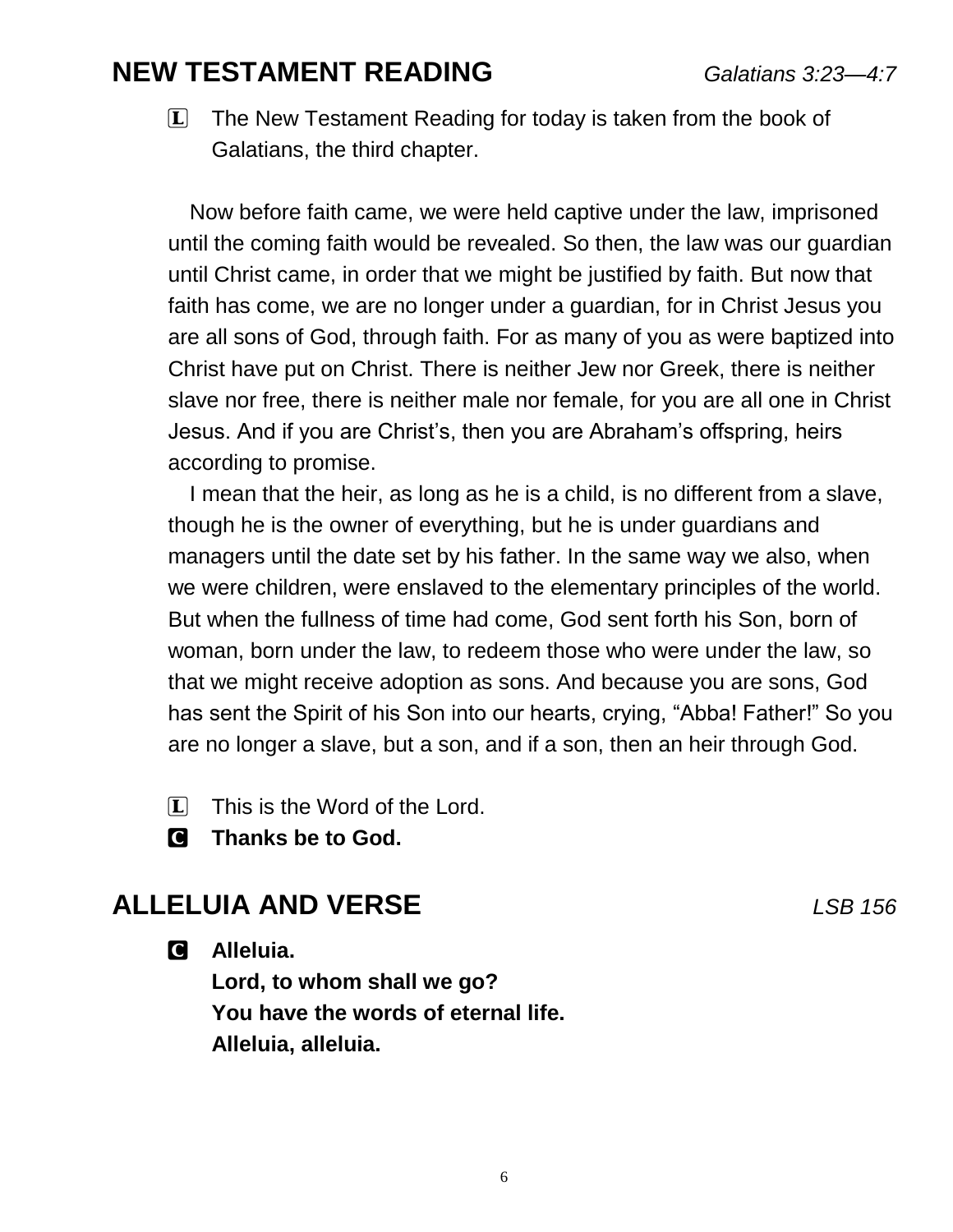## **HOLY GOSPEL** *Luke 8:26–39*

- $\mathbf{P}$  The Holy Gospel according to St. Luke, the eighth chapter.
- **G** Glory to You, O Lord.

Then they sailed to the country of the Gerasenes, which is opposite Galilee. When Jesus had stepped out on land, there met him a man from the city who had demons. For a long time he had worn no clothes, and he had not lived in a house but among the tombs. When he saw Jesus, he cried out and fell down before him and said with a loud voice, "What have you to do with me, Jesus, Son of the Most High God? I beg you, do not torment me." For he had commanded the unclean spirit to come out of the man. (For many a time it had seized him. He was kept under guard and bound with chains and shackles, but he would break the bonds and be driven by the demon into the desert.) Jesus then asked him, "What is your name?" And he said, "Legion," for many demons had entered him. And they begged him not to command them to depart into the abyss. Now a large herd of pigs was feeding there on the hillside, and they begged him to let them enter these. So he gave them permission. Then the demons came out of the man and entered the pigs, and the herd rushed down the steep bank into the lake and were drowned.

When the herdsmen saw what had happened, they fled and told it in the city and in the country. Then people went out to see what had happened, and they came to Jesus and found the man from whom the demons had gone, sitting at the feet of Jesus, clothed and in his right mind, and they were afraid. And those who had seen it told them how the demonpossessed man had been healed. Then all the people of the surrounding country of the Gerasenes asked him to depart from them, for they were seized with great fear. So he got into the boat and returned. The man from whom the demons had gone begged that he might be with him, but Jesus sent him away, saying, "Return to your home, and declare how much God has done for you." And he went away, proclaiming throughout the whole city how much Jesus had done for him.

 $\mathbf{P}$  This is the Gospel of the Lord.

C **Praise to You, O Christ.**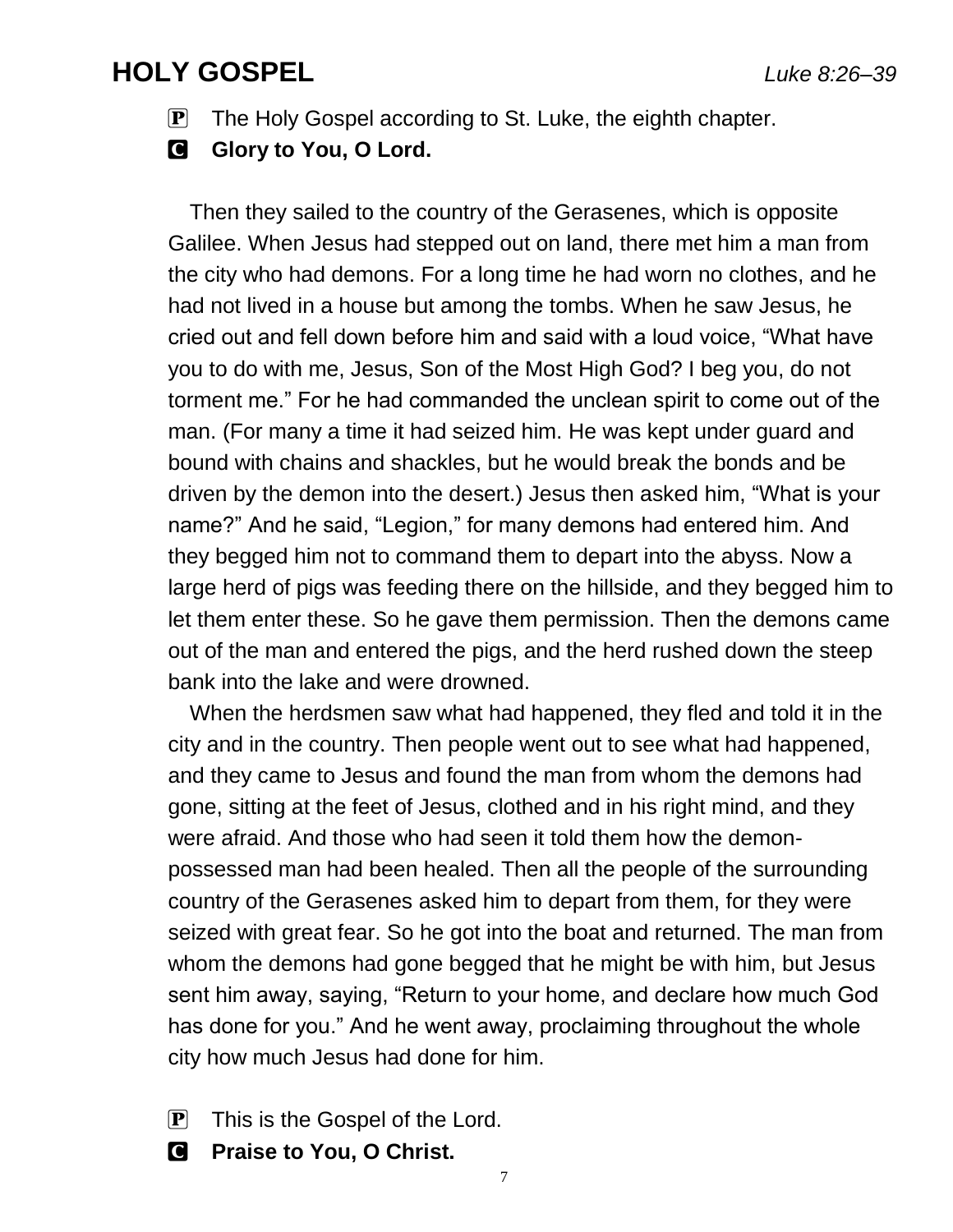### **HYMN OF THE DAY***LSB 541 (Tune 348)"Away from Us!" the Demon Cried*

- 1 "Away from us!" the demon cried When Christ, the Lord, drew near. "Our dark, disordered world is lost When You, the Light, appear!"
- 2 But Jesus spoke with God's own pow'r; "Come forth!" was His command; For evil cannot bear the Light Nor sin the Truth withstand.
- 3 O risen Christ, God's living Word, To us, we pray, draw near. Come, speak the truth that cleanses sin With love that conquers fear.
- 4 Drive out the doubt that cripples faith; Expel our pride and greed That we, from pow'rs that threaten us, May, by Your grace, be freed.
- 5 Then help us, Lord, to greet each day With hearts and wills made new And, when You call us forth to serve, To rise and follow You.

Text: Herman G. Stuempfle, Jr., 1923–2007 Text: © 2000 GIA Publications, Inc. Used by permission: LSB Hymn License no. 110001472

**SERMON** *Seeing Past the Problem*

# **APOSTLES' CREED**

C **I believe in God, the Father Almighty, maker of heaven and earth.**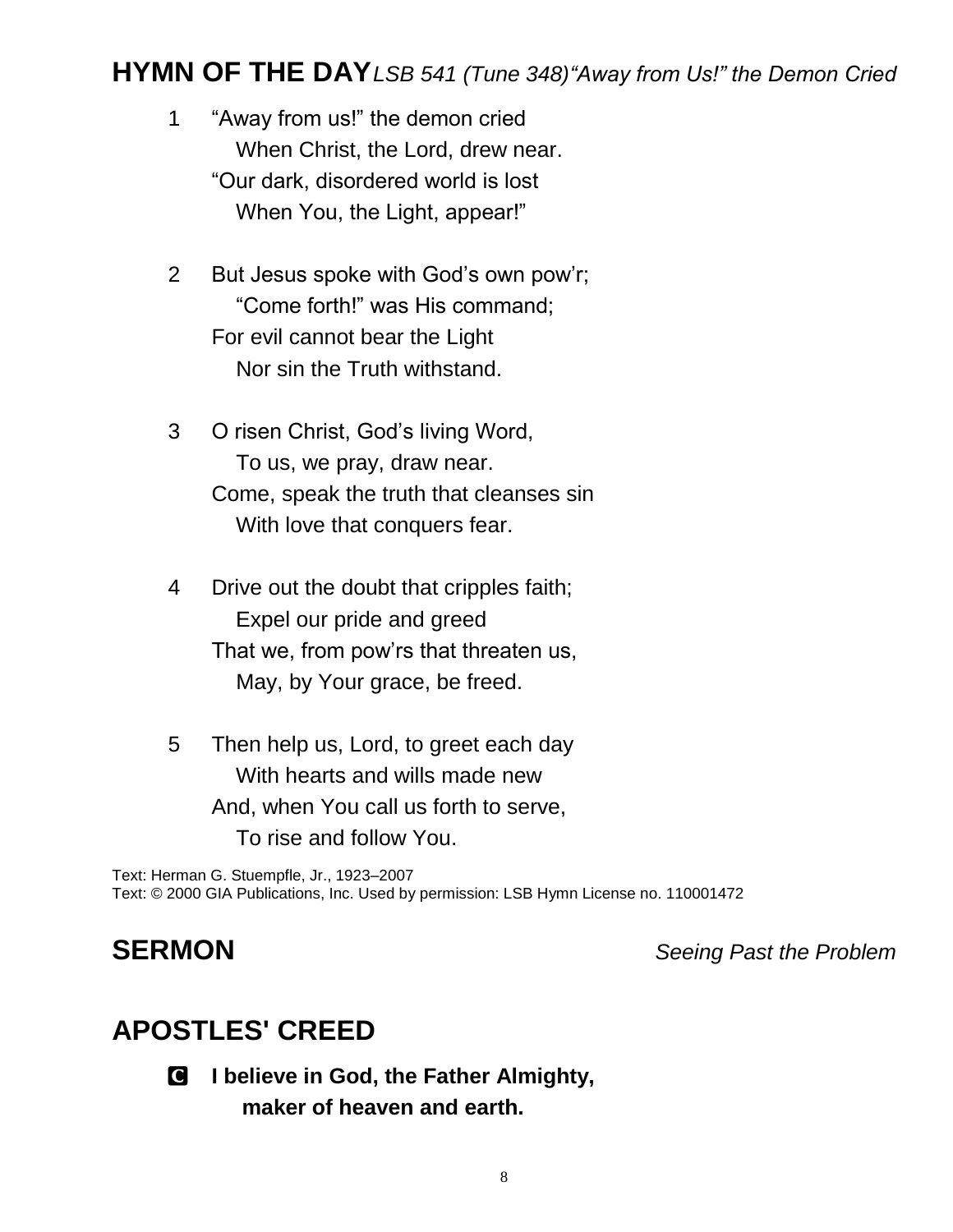**And in Jesus Christ, His only Son, our Lord, who was conceived by the Holy Spirit, born of the virgin Mary, suffered under Pontius Pilate, was crucified, died and was buried. He descended into hell. The third day He rose again from the dead. He ascended into heaven and sits at the right hand of God the Father Almighty. From thence He will come to judge the living and the dead.**

**I believe in the Holy Spirit, the holy Christian Church, the communion of saints, the forgiveness of sins, the resurrection of the body,** and the life  $\div$  everlasting. Amen.

## **OFFERING**

# **PRAYER OF THE CHURCH**

## **LORD'S PRAYER**

- $\mathbf{P}$  Together we pray our family prayer:
- C **Our Father who art in heaven, hallowed be Thy name, Thy kingdom come, Thy will be done on earth as it is in heaven; give us this day our daily bread; and forgive us our trespasses as we forgive those**
	- **who trespass against us;**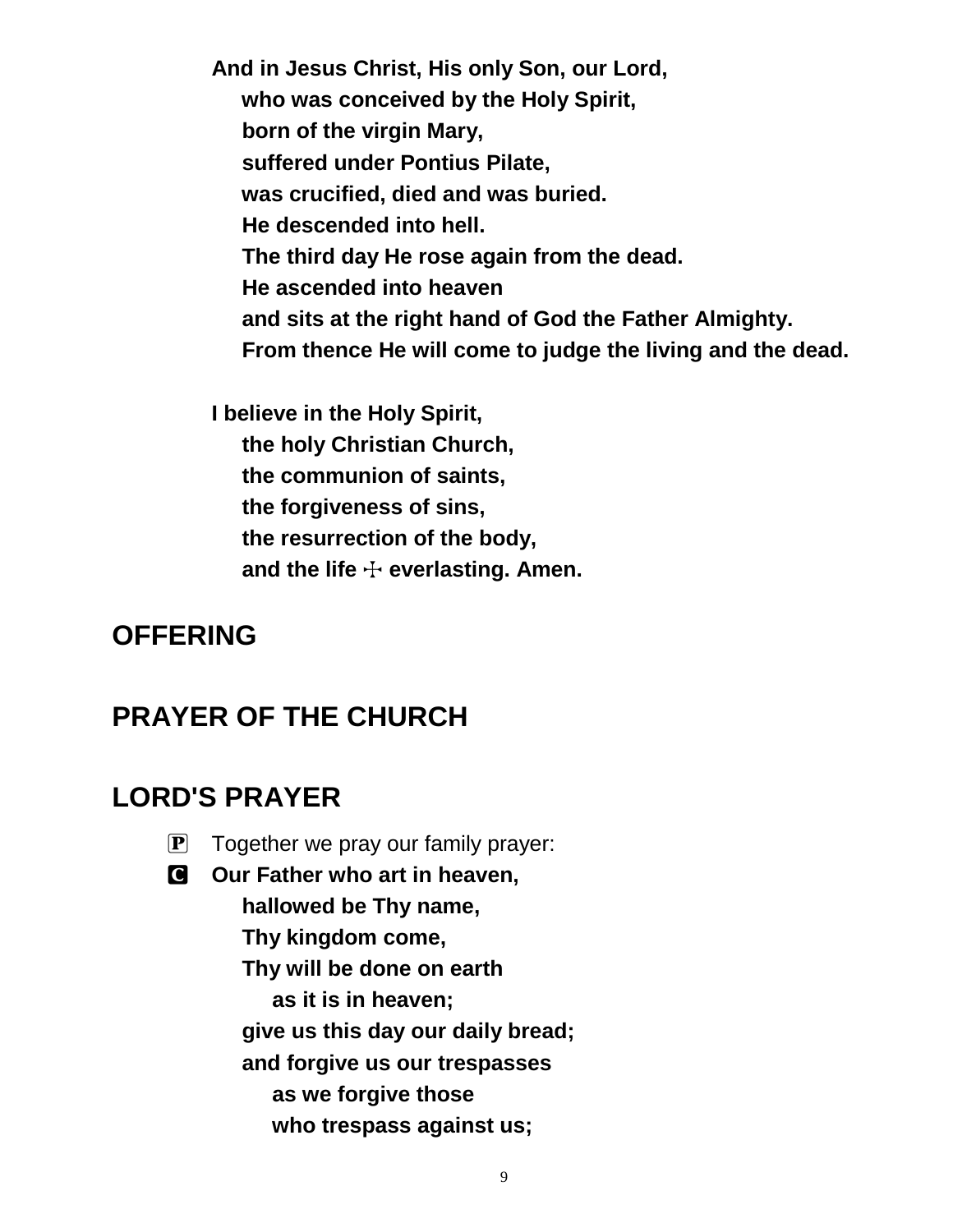**and lead us not into temptation, but deliver us from evil. For Thine is the kingdom and the power and the glory forever and ever. Amen.**

# **+ SERVICE OF THE SACRAMENT +**

### **PREFACE** *LSB 177*

- $\mathbf{P}$  The Lord be with you.
- C **And also with you.**
- $\left| \mathbf{P} \right|$  Lift up your hearts.
- C **We lift them to the Lord.**
- $\left| \mathbf{P} \right|$  Let us give thanks to the Lord our God.
- C **It is right to give Him thanks and praise.**

### **PROPER PREFACE**

 $\mathbf{P}$  It is truly good, right, and salutary that we should at all times and in all places give thanks to You, holy Lord, almighty Father, everlasting God, through Jesus Christ, our Lord, who, having created all things, took on human flesh and was born of the virgin Mary. For our sake He died on the cross and rose from the dead to put an end to death, thus fulfilling Your will and gaining for You a holy people. Therefore with angels and archangels and with all the company of heaven we laud and magnify Your glorious name, evermore praising You and saying:

## **SANCTUS** *LSB 161*

C **Holy, holy, holy Lord God of pow'r and might: Heaven and earth are full of Your glory. Hosanna. Hosanna.**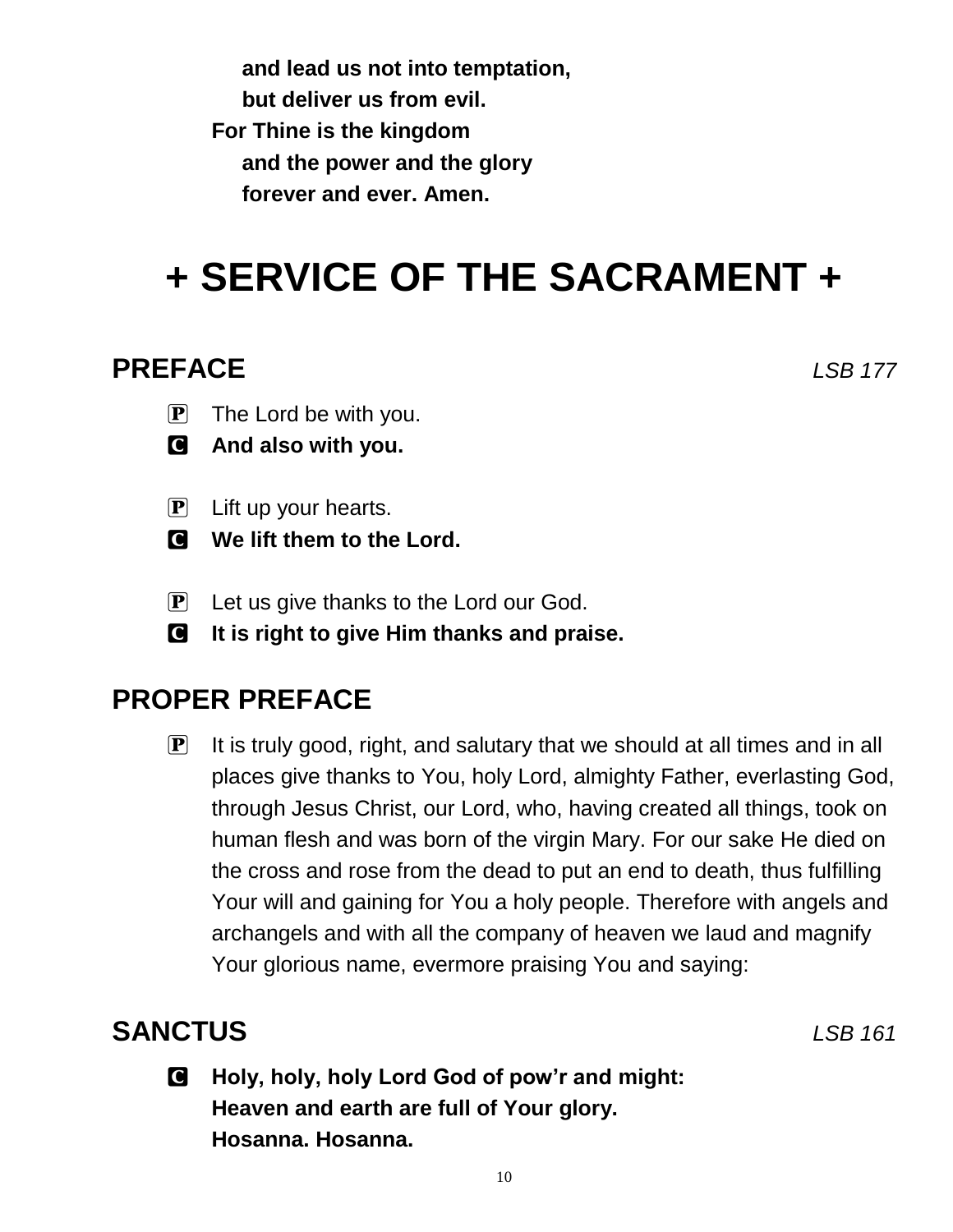**Hosanna in the highest. Blessed is He who comes in the name of the Lord. Hosanna in the highest.**

# **THE WORDS OF OUR LORD**

 $\mathbf{P}$  Our Lord Jesus Christ, on the night when He was betrayed, took bread, and when He had given thanks, He broke it and gave it to the disciples and said: "Take, eat; this is My  $\pm$  body, which is given for you. This do in remembrance of Me."

In the same way also He took the cup after supper, and when He had given thanks, He gave it to them, saying: "Drink of it, all of you; this cup is the new testament in My  $\pm$  blood, which is shed for you for the forgiveness of sins. This do, as often as you drink it, in remembrance of Me."

# **PAX DOMINI** *LSB 180*

- $\mathbf{P}$  The peace of the Lord be with you always.
- C **And also with you.**

# **AGNUS DEI** *LSB 180*

C **Lamb of God, You take away the sin of the world; have mercy on us.**

**Lamb of God, You take away the sin of the world; have mercy on us.**

**Lamb of God, You take away the sin of the world; grant us peace, grant us peace.**

# **DISTRIBUTION**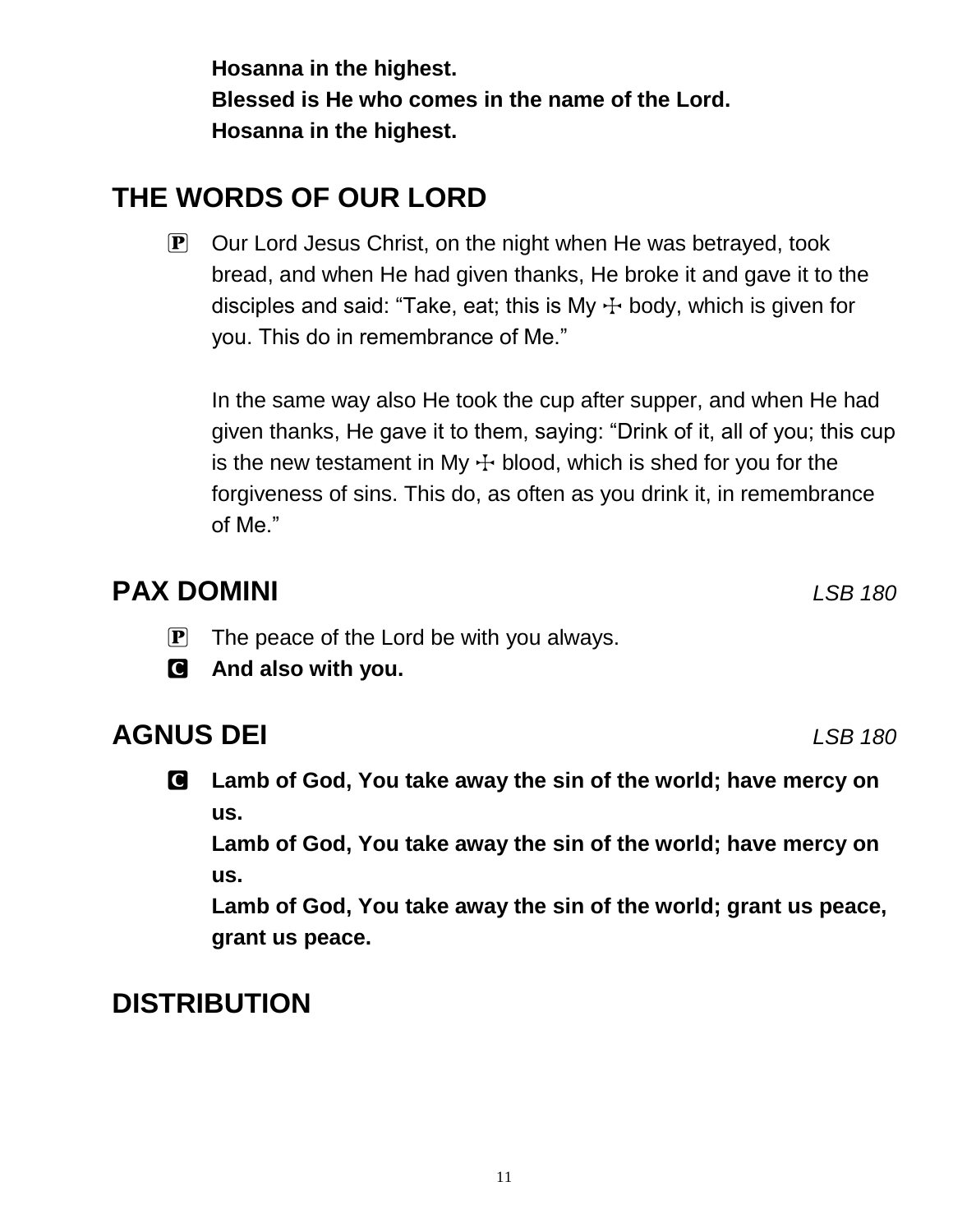## **DISTRIBUTION HYMN** *863 Our Father, by Whose Name*

1 Our Father, by whose name All fatherhood is known, Who dost in love proclaim Each family Thine own, Bless Thou all parents, guarding well, With constant love as sentinel, The homes in which Thy people dwell.

2 O Christ, Thyself a child Within an earthly home, With heart still undefiled,

> Thou didst to manhood come; Our children bless in ev'ry place That they may all behold Thy face, And knowing Thee may grow in grace.

3 O Spirit, who dost bind

 Our hearts in unity, Who teachest us to find The love from self set free, In all our hearts such love increase That ev'ry home by this release May be the dwelling place of peace.

Text: F. Bland Tucker, 1895–1984 Text: © The Church Pension Fund. Used by permission: LSB Hymn License no. 110001472

### *862 Oh, Blest the House*

1 Oh, blest the house, whate'er befall, Where Jesus Christ is all in all! A home that is not wholly His— How sad and poor and dark it is!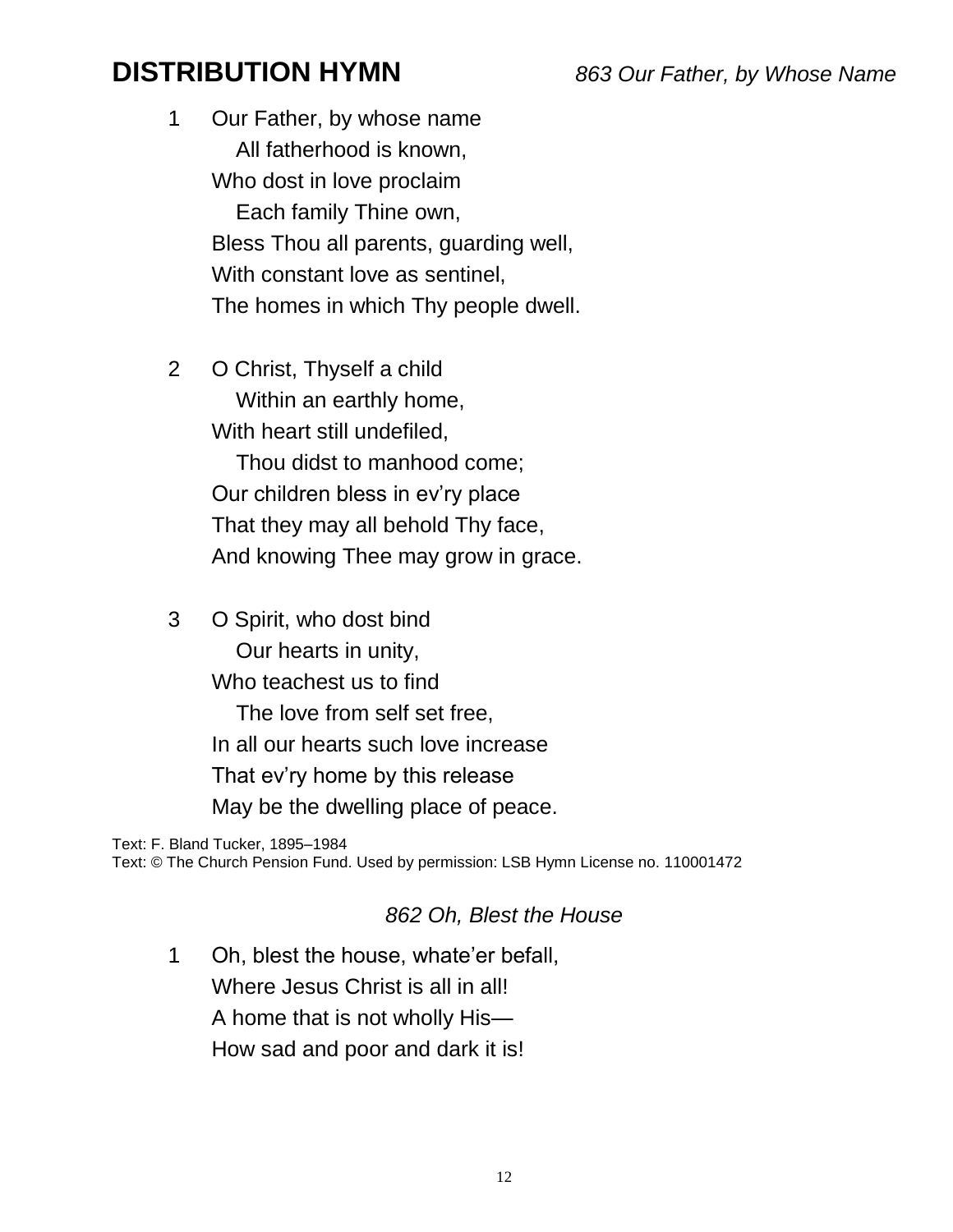- 2 Oh, blest that house where faith is found And all in hope and love abound; They trust their God and serve Him still And do in all His holy will!
- 3 Oh, blest the parents who give heed Unto their children's foremost need And weary not of care or cost. May none to them and heav'n be lost!
- 4 Oh, blest that house; it prospers well. In peace and joy the parents dwell, And in their children's lives is shown How richly God can bless His own.
- 5 Then here will I and mine today A solemn promise make and say: Though all the world forsake His Word, I and my house will serve the Lord!

Text: Christoph Carl Ludwig von Pfeil, 1712–84; (sts. 1–2, 4–5): tr. Catherine Winkworth, 1827–78, alt.; (st. 3): tr. Evangelical Lutheran Hymnal, 1880, Columbus Text: Public domain

# **DISMISSAL**

# **THANK THE LORD** *LSB 181*

C **Thank the Lord and sing His praise; tell ev'ryone what He has done.**

**Let ev'ryone who seeks the Lord rejoice and proudly bear His name.**

**He recalls His promises and leads His people forth in joy with shouts of thanksgiving. Alleluia, alleluia.**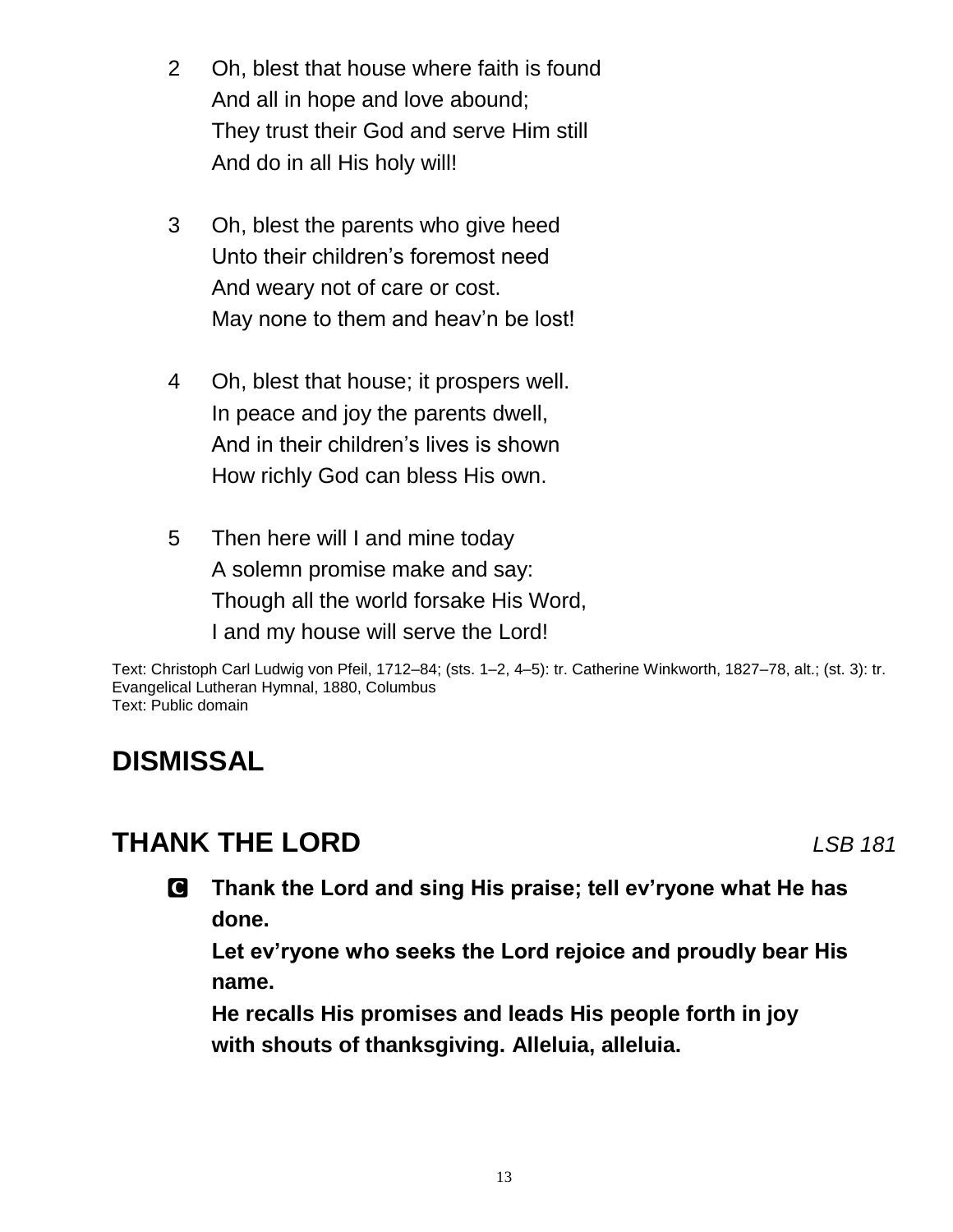# **POST-COMMUNION COLLECT**

### $\mathbf{P}$  Let us pray.

We give thanks to You, almighty God, that You have refreshed us through this saving and healing gift, and we implore You that of Your mercy You would strengthen us through the same in faith toward You and in fervent love toward one another; through Jesus Christ, Your Son, our Lord, who lives and reigns with You and the Holy Spirit, one God, now and forever.

C **Amen.**

# **BENEDICTION** *LSB 183*

- $\mathbf{P}$  The Lord bless you and keep you. The Lord make His face shine on you and be gracious to you. The Lord look upon you with favor and  $\pm$  give you peace.
- C **Amen.**

# **ANNOUCEMENTS**

**CLOSING HYMN** *LSB 643 Sent Forth by God's Blessing*

1 Sent forth by God's blessing, Our true faith confessing, The people of God from His dwelling take leave. The Supper is ended. O now be extended The fruits of this service in all who believe. The seed of His teaching, Receptive souls reaching, Shall blossom in action for God and for all. His grace did invite us, His love shall unite us To work for God's kingdom and answer His call.